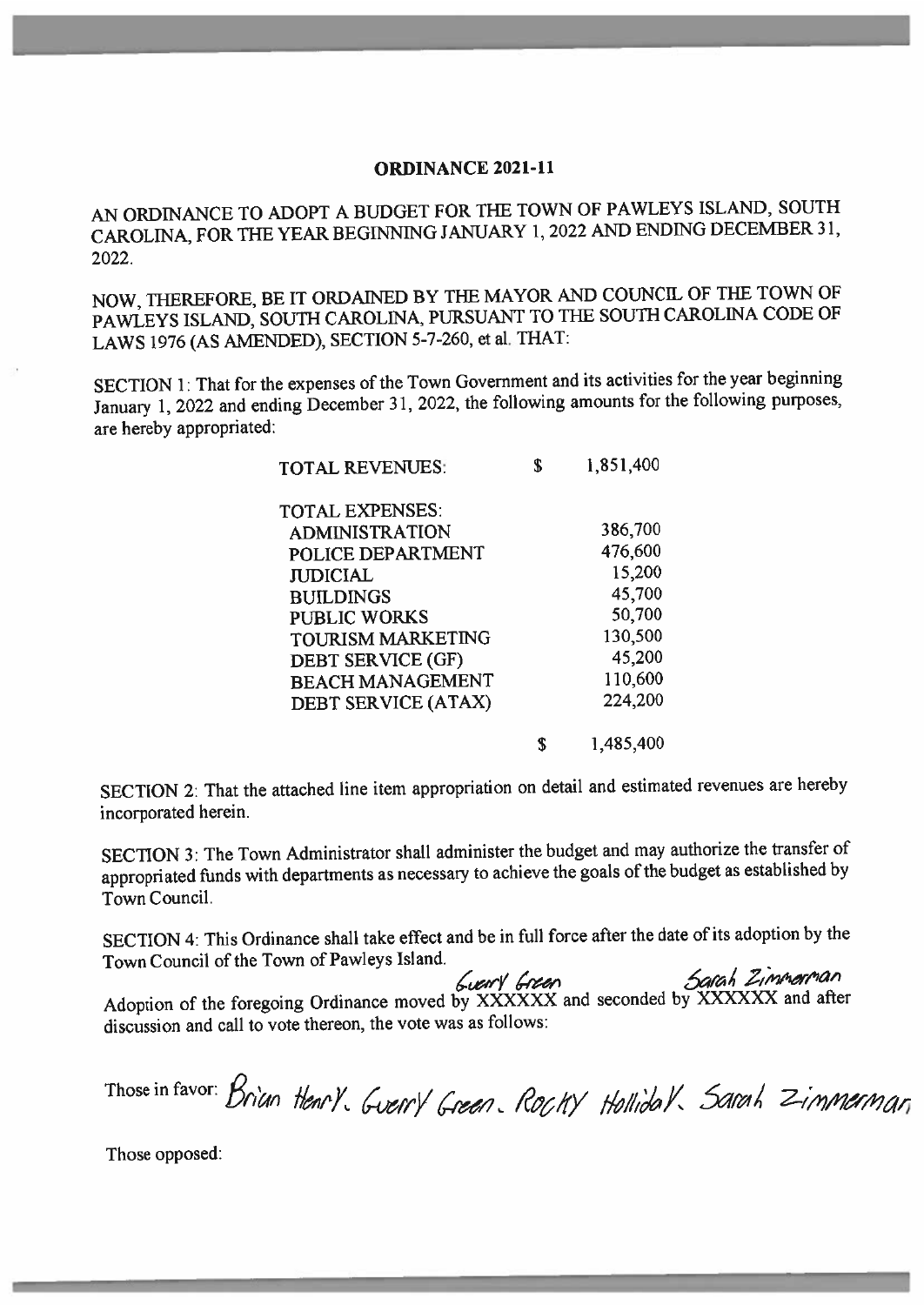| Date of first reading:                    | November 15, 2021 |
|-------------------------------------------|-------------------|
| Date of second reading: December 13, 2021 |                   |

APPROVED:

DATE: 12/13/2/

ATTEST:

PRESTON JANCO, TOWN CLERK

BRIAN HEMRY, MAY

DATE: 12/13/2021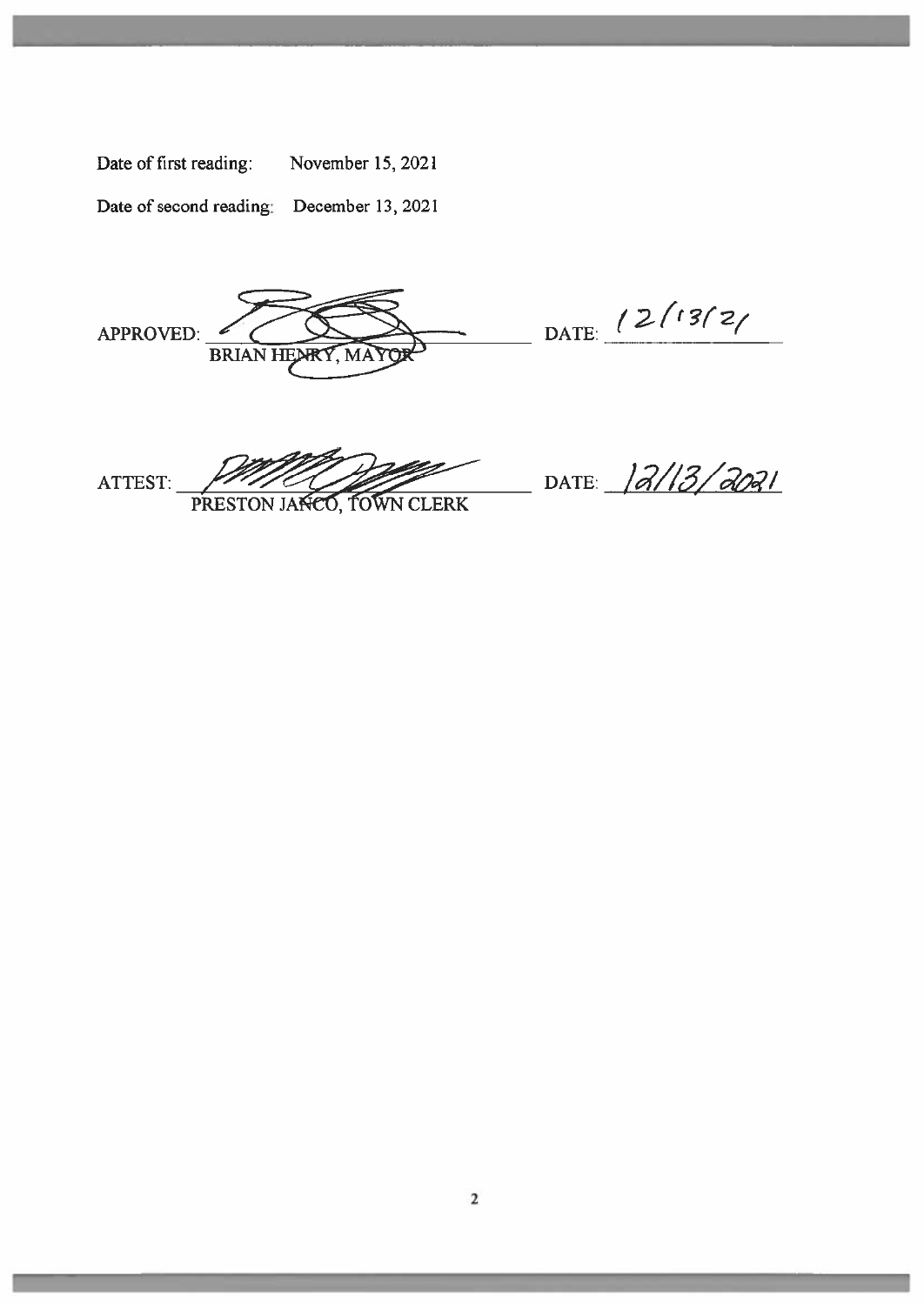# **NET OPERATING STATEMENT FOR ALL FUNDS - 2022 BUDGET**

|                                        | <b>GENERAL</b> | <b>STATE ATAX</b> | <b>LOCAL ATAX</b> | <b>DEBT SERVICE</b> | <b>ALL FUNDS</b><br>2022 |
|----------------------------------------|----------------|-------------------|-------------------|---------------------|--------------------------|
| <b>REVENUES</b>                        | <b>FUND</b>    | <b>FUND</b>       | <b>FUND</b>       | <b>FUND</b>         |                          |
| <b>Accommodations Tax Total</b>        |                | 450,000           |                   |                     | 450,000                  |
| Pawleys Accommodations/Hospitality Tax |                |                   | 740,000           |                     | 740,000                  |
| Court Fines and Fees                   | 15,900         |                   |                   |                     | 15,900                   |
| <b>Franchise Fees</b>                  | 63,000         |                   |                   |                     | 63,000                   |
| <b>Grants - General Government</b>     | 26,900         |                   |                   |                     | 26,900                   |
| Grants - Beach                         |                |                   |                   |                     | 0                        |
| Interest Income-General                | 2,200          |                   |                   |                     | 2,200                    |
| Interest Income-Beach                  |                |                   | 1,000             |                     | 1,000                    |
| Sale of Fixed Assets                   |                |                   |                   |                     | $\Omega$                 |
| <b>Entry Fees/Special Events</b>       | 60,000         |                   |                   |                     | 60,000                   |
| MASC Programs - Insurance              | 365,000        |                   |                   |                     | 365,000                  |
| Local Government State Aid             | 2.400          |                   |                   |                     | 2,400                    |
| <b>Golf Cart Permits</b>               | 6,000          |                   |                   |                     | 6,000                    |
| <b>General Donations</b>               | 16,500         |                   |                   |                     | 16,500                   |
| Misc Income - ADM                      | 9,000          |                   |                   |                     | 9,000                    |
| Misc Income - PD                       | 2,500          |                   |                   |                     | 2,500                    |
| Underground Wire Prop.Owners Pymts.    | 91,000         |                   |                   |                     | 91,000                   |
| Transfer in from State Atax            | 46,250         |                   |                   |                     | 46,250                   |
| Transfer in from Local Atax            |                | 148,000           |                   | 224,200             | 372,200                  |
| Transfer in from General Fund          |                |                   |                   |                     | 0                        |
| <b>TOTAL REVENUES</b>                  | \$<br>706,650  | \$<br>598,000     | 741,000<br>\$     | \$<br>224,200       | -\$<br>2,269,850         |
|                                        |                |                   |                   |                     |                          |

| <b>EXPENDITURES BY FUNCTION</b>       |         |   |         |         |         |   |           |
|---------------------------------------|---------|---|---------|---------|---------|---|-----------|
| Administration                        | 284.250 |   | 102.450 |         |         |   | 386,700   |
| Law Enforcement                       | 236,300 |   | 240.300 |         |         |   | 476,600   |
| <b>Public Works</b>                   | 31.310  |   | 19,390  |         |         |   | 50,700    |
| Judicial                              | 6.800   |   | 8.400   |         |         |   | 15.200    |
| <b>Buildings</b>                      | 27,050  |   | 18.650  |         |         |   | 45,700    |
| Advertising & Promotion               |         |   | 130.500 |         |         |   | 130,500   |
| Debt Service (Intergovernmental loan) | 45.200  |   |         |         |         |   | 45,200    |
| Beach Management                      |         |   |         | 110,600 |         |   | 110,600   |
| Debt Service (A-Tax Revenue Bond)     |         |   |         |         | 224.200 |   | 224,200   |
| Transfer to Debt Service Fund         |         |   |         | 224.200 |         |   | 224,200   |
| <b>Transfer to General Fund</b>       |         |   | 46.250  |         |         |   | 46,250    |
| Transfer to State A-Tax Fund          |         |   |         | 148.000 |         |   | 148,000   |
| <b>TOTAL EXPENDITURES</b>             | 630.910 | S | 565.940 | 482.800 | 224.200 | S | 1,903,850 |

| <b>EXCESS REVENUE OVER EXPENSE</b> | 75.740  | 32.060 | 258,200 | ж.    | 366,000   |
|------------------------------------|---------|--------|---------|-------|-----------|
| <b>FUND BALANCE - BEGINNING</b>    | 917.000 | $\sim$ | 505.209 | 1.014 | 1.423.223 |
| <b>FUND BALANCE - ENDING</b>       | 992.740 | 32.060 | 763.409 | 1.014 | .789.223  |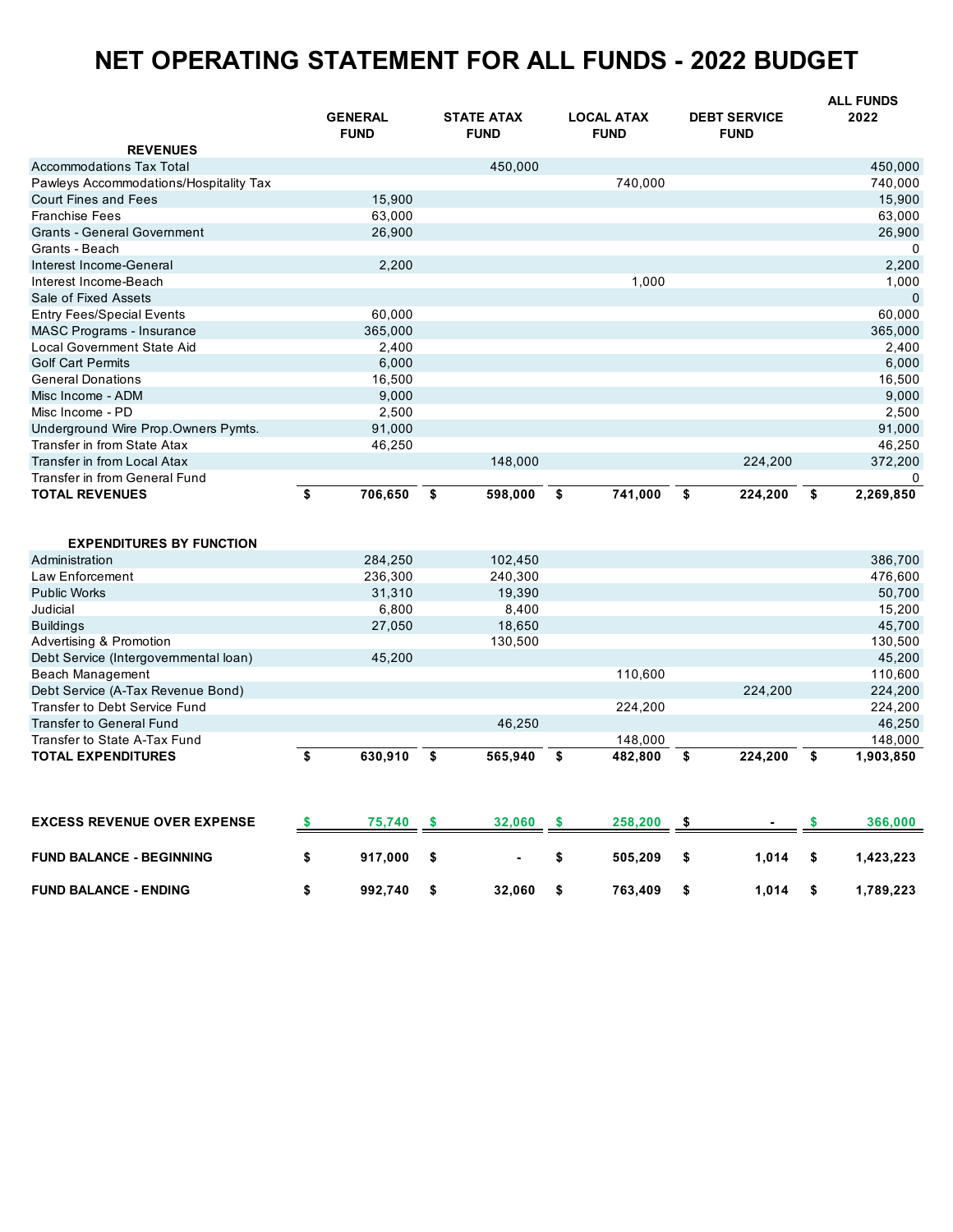|          | <b>TOWN OF PAWLEYS ISLAND</b><br><b>GENERAL FUND &amp; STATE ATAX FUND</b> | <b>ACTUAL</b> | <b>ACTUAL</b> | <b>ACTUAL</b>    | <b>Budget</b> | <b>Budget</b> |                 |  |
|----------|----------------------------------------------------------------------------|---------------|---------------|------------------|---------------|---------------|-----------------|--|
|          | <b>COMBINED 2022 BUDGET</b>                                                | 2019          | 2020          | as of<br>9/30/21 | 2021          | 2022          | $% -/+$         |  |
|          | <b>REVENUES</b>                                                            |               |               |                  |               |               |                 |  |
| 40000-06 | State Accommodations Tax Total                                             | 311,617       | 278,828       | 148,575          | 310,000       | 450,000       | 45%             |  |
| 40100-06 | Transfer In from Local A-Tax                                               | 101,702       | 109,437       | 121,441          | 105,000       | 148,000       | 41%             |  |
| 42000-02 | Court Fines and Fees                                                       | 16,798        | 24,675        | 10,940           | 23,000        | 15,900        | $-31%$          |  |
|          | <b>Franchise Fees</b>                                                      |               |               |                  |               |               |                 |  |
| 43000-01 |                                                                            | 46,891        | 66,469        | 12,152           | 63,000        | 63,000        | $0\%$ $\star$   |  |
| 44000-01 | Grants - Gen.Fd.                                                           | 15,658        | 14,265        | 0                | $\pmb{0}$     | 26,900        | 0% ★            |  |
| 44100-01 | <b>Insurance Proceeds</b>                                                  | 0             | 10,543        | 0                | $\mathbf 0$   | 0             | $0\%$           |  |
| 45000-01 | Interest Income-General                                                    | 12,203        | 5,143         | 414              | 2,200         | 2,200         | $0\%$           |  |
| 47000-01 | Sale of Fixed Assets                                                       | 0             | 0             | 3,889            | 4,500         | 0             | $-100%$         |  |
| 48000-01 | <b>Entry Fees/Special Events</b>                                           | 44,746        | 31,002        | 52,973           | 45,000        | 60,000        | 33%             |  |
| 49000-01 | MASC Programs - Insurance                                                  | 344,060       | 355,362       | 323,086          | 365,000       | 365,000       | 0%              |  |
| 49200-01 | Local Government State Aid                                                 | 2,410         | 2,439         | 2,462            | 2,300         | 2,400         | 4%              |  |
| xxxxx-01 | <b>Golf Cart Permits</b>                                                   | 0             | 0             | 4,440            | 3,500         | 6,000         | 71%             |  |
| 49500-01 | Miscellaneous Income - Adm.                                                | 11,693        | 11,274        | 11,445           | 9,000         | 9,000         | $0\%$           |  |
| 49500-02 | Miscellaneous Income - PD                                                  | 0             | 0             | 2,101            | 2,500         | 2,500         | $0\%$           |  |
| 49812-04 | Underground Wire Prop.Owners Pymts.                                        | 108,710       | 38,570        | 77,700           | 107,000       | 91,000        | $-15%$          |  |
| xxxxx-01 | <b>General Donations</b>                                                   | 0             | 7,500         | 20,143           | 15,000        | 15,000        | $0\%$ $\star$   |  |
| xxxxx-04 | Old Town Hall Donations                                                    | 10,450        | 5,707         | 1,500            | 1,500         | 1,500         | $0\%$           |  |
|          | <b>TOTAL REVENUES</b>                                                      | 1,026,938     | 961,214       | 793,262          | 1,058,500     | 1,258,400     | 19%             |  |
|          |                                                                            |               |               |                  |               |               |                 |  |
|          | <b>EXPENDITURES</b>                                                        |               |               |                  |               |               |                 |  |
|          | <b>ADMINISTRATION</b>                                                      |               |               |                  |               |               |                 |  |
| 60110-01 | Advertising - F.O.I.                                                       | 124           | 66            | 682              | 500           | 500           | $0\%$           |  |
| 60200-01 | <b>Bank Charges</b>                                                        | 180           | 649           | 567              | 500           | 750           | 50%             |  |
| 60275-01 | Communications (Newletters)                                                | 96            | 579           | 447              | 500           | 750           | 50%             |  |
| 60280-01 | Capital Outlay                                                             | 1750          | 4016          | 2,753            | 2,000         | 2,000         | 0%              |  |
| 60300-01 | Computer                                                                   | 2,609         | 1,996         | 2,080            | 2,200         | 2,200         | $0\%$ $\star$   |  |
| 60310-01 | <b>Charitable Contributions</b>                                            | 250           | 0             | 0                | 0             | 0             | 0%              |  |
| 60350-01 | Dues and Memberships                                                       | 2,265         | 4,014         | 850              | 2,700         | 3,500         | 30% ★           |  |
| 60370-01 | <b>Election Expenses</b>                                                   | 2,629         | 753           | 386              | 3,000         | 0             | 0%              |  |
| 60400-01 | <b>Health Insurance</b>                                                    | 15,052        | 12,763        | 26,634           | 28,300        | 28,900        | 2%              |  |
| 60420-01 | Insurance                                                                  | 10,561        | 12,386        | 11,784           | 10,500        | 12,500        | 19%             |  |
| 60510-01 | Repairs and Maintenance - Equipment                                        | 1,231         | 0             | $\mathbf 0$      | 500           | 500           | $0\%$           |  |
| 60536-01 | T. Hall Expense Due to Hurricane Isaias                                    | 0             | 13,908        | 0                | 0             | 0             | 0%              |  |
| 60537-01 | T. Hall Expense Due to Hurricane Florence                                  | 81            | 0             | 0                | $\pmb{0}$     | $\mathbf 0$   | $0\%$           |  |
| 60538-01 | T. Hall Expense Due to Hurricane Dorian                                    | 12,013        | 0             | 0                | $\mathbf 0$   | 0             | 0%              |  |
| 60550-01 | Mileage                                                                    | 5,182         | 5,109         | 4,136            | 5,500         | 5,500         | $0\%$           |  |
| 60580-01 | Miscellaneous                                                              | 1,199         | 1,644         | 2,823            | 2,000         | 2,500         | 25%             |  |
| 60600-01 | Postage                                                                    | 478           | 362           | 337              | 1,000         | 1,000         | $0\%$           |  |
| 60620-01 | Printing                                                                   | 1,335         | 0             | 525              | 1,500         | 1,500         | 0%              |  |
| 60621-01 | Copying - Xerox                                                            | 736           | 569           | 461              | 1,000         | 1,000         | $0\%$           |  |
| 60622-01 | Ordinance Review & Revision                                                | 1,707         | 5,100         | 1,894            | 10,000        | 10,000        | $0\%$           |  |
| 60630-01 |                                                                            | 0             |               | 4,978            | 4,000         |               | 250% ★          |  |
| 60631-01 | Professional Services - COG Consulting                                     |               | 10,920        |                  |               | 14,000        |                 |  |
|          | Professional Services - Accounting                                         | 14,150        | 12,050        | 17,725           | 16,000        | 18,000        | 13%             |  |
| 60632-01 | Professional Services - Legal                                              | 8,346         | 32,385        | 68,992           | 114,000       | 50,000        | $-56\%$ $\star$ |  |
| 60636-01 | Professional Services - FEMA / CRS                                         | 749           | 0             | 0                | 1,000         | 1,000         | 0%              |  |
| 60636-01 | Professional Services - Software Programs                                  | 5,912         | 7,030         | 11,132           | 9,300         | 11,500        | 24%             |  |
| 60650-01 | Rent                                                                       | 1,514         | 2,574         | 2,725            | 2,700         | 3,600         | 33% $\star$     |  |
| 60720-01 | <b>Special Events</b>                                                      | 23,450        | 13,938        | 23,597           | 23,200        | 30,000        | 29% ★           |  |
| 60730-01 | <b>Turtle Strut</b>                                                        | 3,793         | 0             | $\mathbf 0$      | 3,000         | 3,000         | $0\%$           |  |
| 60760-01 | Supplies - Office                                                          | 2,335         | 2,323         | 1,721            | 3,000         | 3,000         | 0%              |  |
| 60820-01 | Internet / Telephone                                                       | 7,689         | 7,875         | 6,114            | 8,100         | 8,400         | 4%              |  |
| 60830-01 | Training / Professional Development                                        | 2,920         | 1,479         | 714              | 3,100         | 3,500         | 13% ★           |  |
| 70100-01 | FICA Tax Expense                                                           | 12,713        | 10,232        | 7,103            | 10,300        | 10,900        | 6%              |  |
| 70300-01 | Retirement - Admin. (ER)                                                   | 16,779        | 16,601        | 11,196           | 16,350        | 16,900        | 3%              |  |
| 75000-01 | Salaries - Office                                                          | 135,967       | 133,750       | 93,483           | 129,500       | 139,800       | 8%              |  |
|          | TOTAL ADMINISTRATIVE                                                       | 295,795       | 315,071       | 305,837          | 415,250       | 386,700       | $-7%$           |  |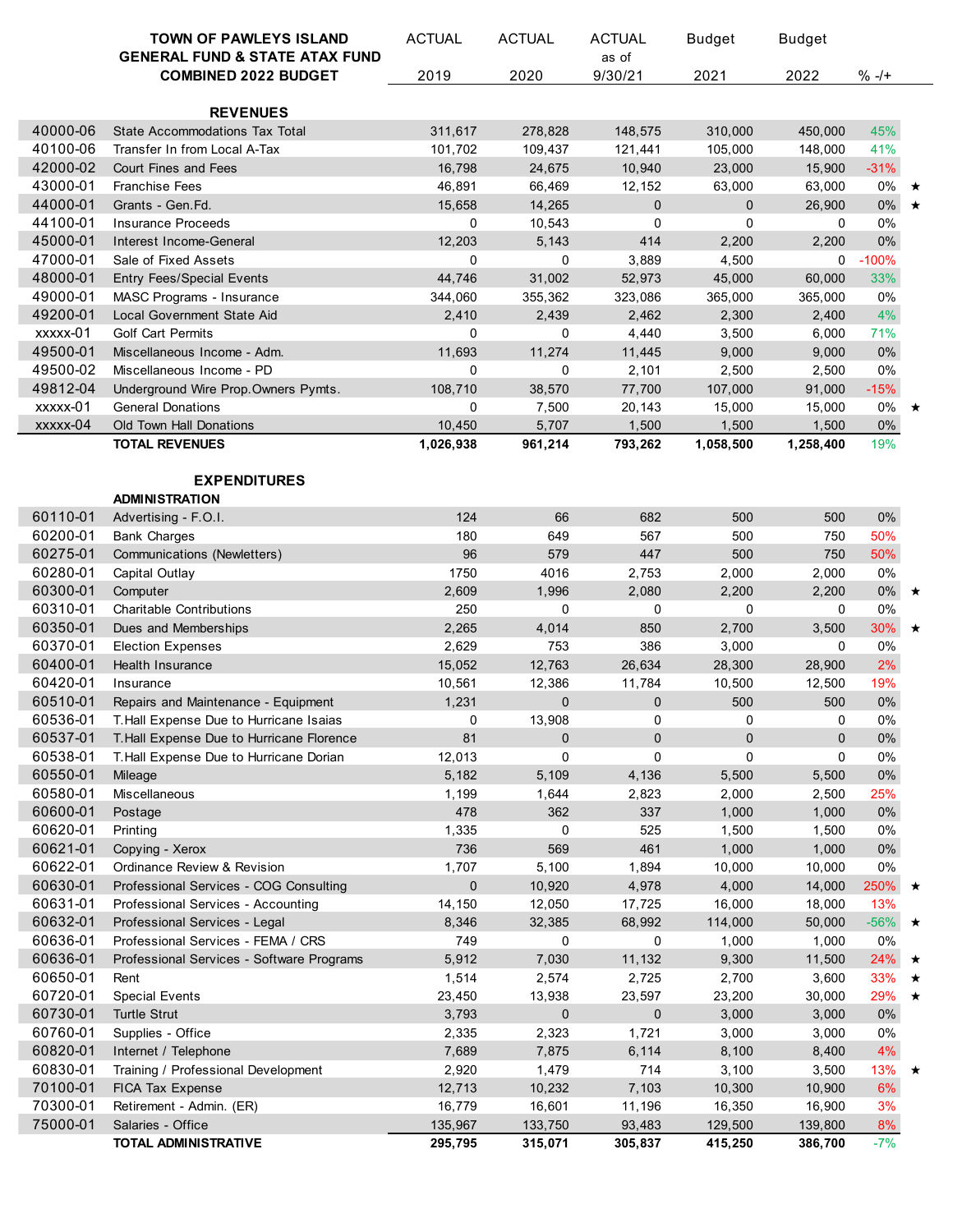|          | <b>TOWN OF PAWLEYS ISLAND</b>                                            | <b>ACTUAL</b> | <b>ACTUAL</b> | <b>ACTUAL</b> | <b>Budget</b> | <b>Budget</b> |         |         |
|----------|--------------------------------------------------------------------------|---------------|---------------|---------------|---------------|---------------|---------|---------|
|          | <b>GENERAL FUND &amp; STATE ATAX FUND</b><br><b>COMBINED 2022 BUDGET</b> |               |               | as of         |               |               |         |         |
|          |                                                                          | 2019          | 2020          | 9/30/21       | 2021          | 2022          | $% -/+$ |         |
|          |                                                                          |               |               |               |               |               |         |         |
|          | <b>POLICE DEPARTMENT</b>                                                 |               |               |               |               |               |         |         |
| 60170-02 | Auto expense - Gas                                                       | 7,554         | 7,771         | 6,612         | 9,000         | 13,500        | 50% ★   |         |
| 60175-02 | Auto expense - Maintenance & Repair                                      | 10,570        | 7,783         | 7,160         | 7,000         | 7,000         | 0%      |         |
| 60280-02 | Capital Outlay                                                           | 11,652        | 0             | 55,688        | 58,879        | $\mathbf{0}$  | $-100%$ | ★       |
| 60300-02 | Computer                                                                 | 5,945         | 12,110        | 6,702         | 10,100        | 12,200        | 21%     | $\star$ |
| 60350-02 | Dues and Subscriptions                                                   | 679           | 560           | 340           | 700           | 700           | $0\%$   |         |
| 60385-02 | 800 Communications                                                       | 2878          | 3042          | 3,056         | 3,300         | 3,300         | 0%      |         |
| 60400-02 | <b>Health Insurance</b>                                                  | 25,399        | 24,624        | 16,494        | 25,800        | 26,100        | $1\%$   |         |
| 60420-02 | Insurance                                                                | 19,864        | 17,930        | 15,544        | 23,000        | 23,000        | 0%      |         |
| 60510-02 | Maintenance & Repair - Equipment                                         | 849           | 3,180         | $\mathbf 0$   | 1,500         | 1,500         | $0\%$   |         |
| 60550-02 | Mileage                                                                  | 236           | 0             | 218           | 1,000         | 1,000         | 0%      |         |
| 60580-02 | Miscellaneous                                                            | 1,207         | 586           | 639           | 2,000         | 2,000         | $0\%$   |         |
| 60620-02 | Printing                                                                 | 253           | 841           | 332           | 1,200         | 1,200         | 0%      |         |
| 60760-02 | Supplies - Office                                                        | 2,199         | 1,622         | 716           | 2,200         | 2,200         | $0\%$   |         |
| 60770-02 | Supplies - Operating                                                     | 1,567         | 1,402         | 29            | 1,800         | 1,800         | 0%      |         |
| 60820-02 | PD Cell Phones & WiFi                                                    | 6,626         | 5,602         | 5,613         | 6,200         | 6,200         | $0\%$   |         |
| 60821-02 | <b>Tag Readers</b>                                                       | 6,427         | 5,812         | 5,475         | 6,600         | 6,600         | 0%      |         |
| 60822-02 | <b>Beach Access Security</b>                                             | 7,588         | 9,960         | 6,437         | 8,100         | 8,300         | 2%      |         |
| 60830-02 | Training                                                                 | 2,185         | 1,931         | 2,248         | 4,600         | 4,600         | 0%      | ★       |
| 60900-02 | Uniforms                                                                 | 3,020         | 1,411         | 931           | 4,000         | 4,000         | $0\%$   |         |
| 60915-02 | Victim Services Expenditures                                             | 225           | 226           | $\mathbf 0$   | 750           | 0             | $-100%$ |         |
| 70100-02 | FICA Tax Expense                                                         | 22,578        | 25,892        | 16,688        | 22,800        | 23,500        | 3%      |         |
| 70300-02 | Retirement - PD (ER)                                                     | 19,548        | 20,039        | 14,544        | 19,600        | 19,800        | $1\%$   |         |
| 75000-02 | Salaries - Admin                                                         | 26,765        | 20,696        | 9,378         | 21,200        | 21,500        | $1\%$   |         |
| 75200-02 | Salaries-PD                                                              | 280,459       | 287,029       | 206,873       | 269,100       | 286,600       | 7%      |         |
|          | TOTAL POLICE DEPARTMENT                                                  | 466,273       | 460,049       | 381,718       | 510,429       | 476,600       | $-7%$   |         |
|          |                                                                          |               |               |               |               |               |         |         |
|          | <b>JUDICIAL</b>                                                          |               |               |               |               |               |         |         |
| 60320-02 | <b>Court Operating Expenses</b>                                          | 3,618         | 5,363         | $\mathbf 0$   | 4,500         | 1,200         | $-73%$  |         |
| 75100-02 | Salaries - Magistrate                                                    | 4,500         | 3,406         | 9,941         | 14,000        | 14,000        | 0%      |         |
|          | <b>TOTAL JUDICIAL</b>                                                    | 8,118         | 8,769         | 9,941         | 18,500        | 15,200        | $-18%$  |         |
|          |                                                                          |               |               |               |               |               |         |         |
|          | <b>PUBLIC WORKS</b>                                                      |               |               |               |               |               |         |         |
|          | 60150-04 Annual Cleanup                                                  | 2,820         | 2,310         | 3,160         | 3,500         | 3,500         | $0\%$   |         |
| 60520-04 | Repairs and Maintenance                                                  | 3,292         | 10,159        | 3,599         | 4,000         | 4,000         | 0%      |         |
| 60521-04 | Storm Drain Maintenance                                                  | 2,809         | 2,848         | 2,890         | 6,000         | 6,000         | $0\%$   |         |
| 60540-04 | Mowing - Roadside                                                        | 5,376         | 6,088         | 6,131         | 5,500         | 6,200         | 13%     |         |
| 60545-04 | Park Maintenance                                                         | 1,320         | 2,758         | 3,435         | 3,000         | 3,000         | $0\%$   |         |
| 60580-04 | Animal Control                                                           | 1,105         | 830           | 240           | 1,000         | 1,000         | $0\%$   |         |
| 60750-04 | <b>Street Signs</b>                                                      | 2,575         | 2,274         | 1,418         | 3,000         | 3,000         | $0\%$   |         |
| 60770-04 | Supplies                                                                 | 2,242         | 4,456         | 6,190         | 3,600         | 6,000         | 67%     |         |
| 00000-04 | Storm Drainage - Pilot Program                                           | $\pmb{0}$     | 0             | $\mathbf 0$   | 35,000        | 0             | $-100%$ |         |
| 60850-04 | Trash - Beautification                                                   | 19,256        | 19,705        | 14,854        | 15,000        | 18,000        | 20%     |         |
|          | <b>TOTAL PUBLIC WORKS</b>                                                | 40,795        | 51,428        | 41,918        | 79,600        | 50,700        | $-36%$  |         |
|          |                                                                          |               |               |               |               |               |         |         |
|          | <b>BUILDINGS</b>                                                         |               |               |               |               |               |         |         |
| 60340-05 | Decorations                                                              | 769           | 0             | 2,265         | 2,500         | 3,000         | 20%     |         |
| 60420-05 | Insurance                                                                | 3,711         | 4,702         | 4,702         | 4,900         | 5,400         | 10%     | ★       |
| 60510-05 | <b>Contract Maintenance</b>                                              | 3,010         | 967           | 6,423         | 6,300         | 6,800         | 8% ★    |         |
| 60530-05 | Repairs and Maintenance - Office                                         | 2,046         | 5,559         | 6,131         | 2,000         | 2,000         | 0%      |         |
| 00000-05 | Improvements                                                             | $\mathbf 0$   | $\mathbf{0}$  | $\mathbf 0$   | 8,000         | $\mathbf{0}$  | $-100%$ |         |
| 60950-05 | <b>Utilities</b>                                                         | 5,863         | 5,922         | 4,791         | 6,500         | 6,500         | 0%      |         |
| 00000-05 | Nature Park                                                              | 15,000        | 12,000        | 15,000        | 15,000        | 22,000        | 47%     |         |
| xxxxx-05 | Old Town Hall                                                            | 0             | 7,688         | 0             | 0             | 0             | 0%      |         |
|          | <b>TOTAL BUILDINGS</b>                                                   | 30,399        | 36,838        | 39,312        | 45,200        | 45,700        | 1%      |         |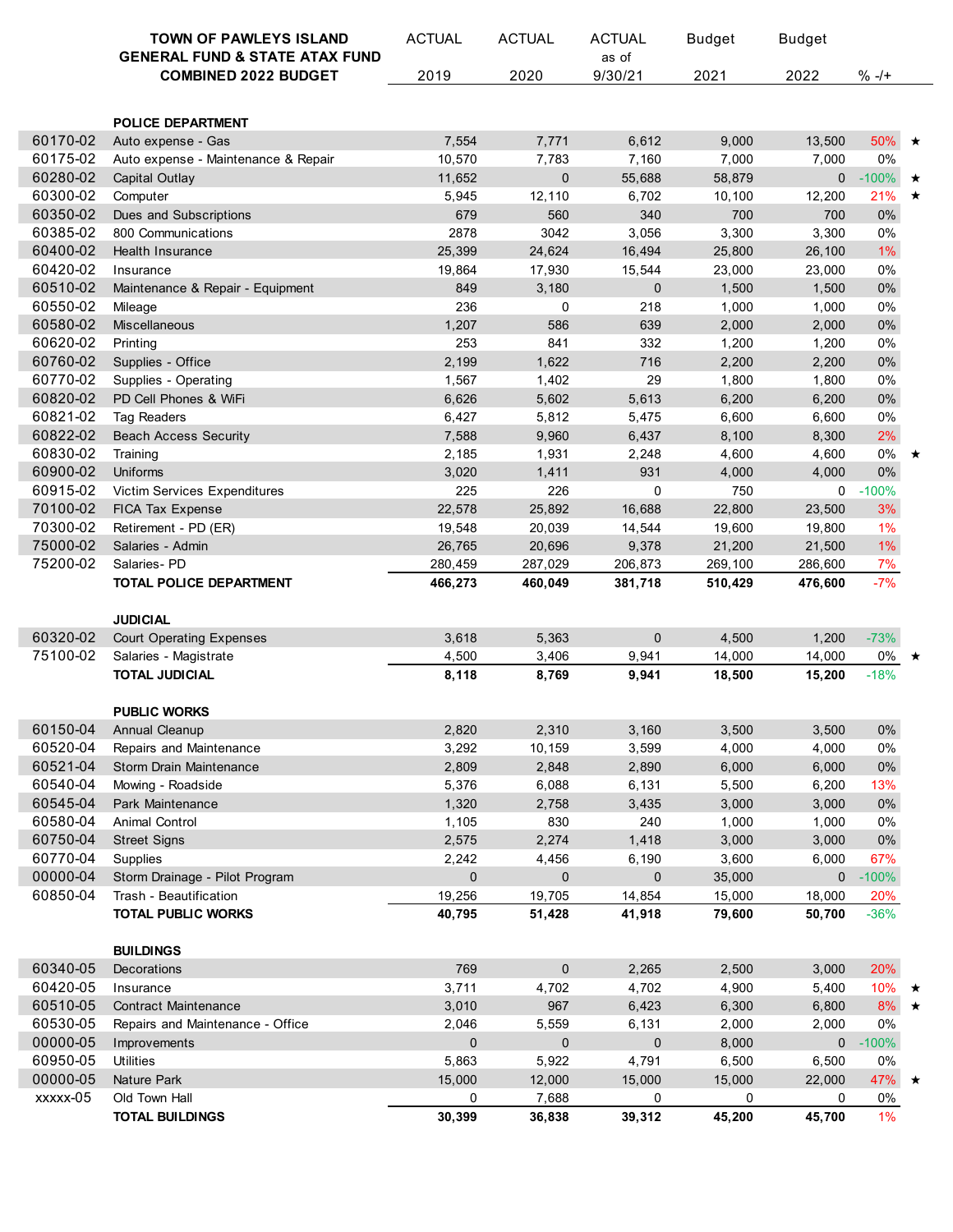|          | <b>TOWN OF PAWLEYS ISLAND</b>             | <b>ACTUAL</b>    | <b>ACTUAL</b>  | <b>ACTUAL</b>  | <b>Budget</b>   | <b>Budget</b>   |               |  |
|----------|-------------------------------------------|------------------|----------------|----------------|-----------------|-----------------|---------------|--|
|          | <b>GENERAL FUND &amp; STATE ATAX FUND</b> |                  |                | as of          |                 |                 |               |  |
|          | <b>COMBINED 2022 BUDGET</b>               | 2019             | 2020           | 9/30/21        | 2021            | 2022            | $% -/+$       |  |
|          | <b>ADVERTISING AND PROMOTION</b>          |                  |                |                |                 |                 |               |  |
| 60590-06 | Chamber-Tourism/Marketing                 | 85,548           | 76,148         | 37,073         | 85,500          | 127,500         | 49%           |  |
| 60620-06 | <b>Brochure Printing</b>                  | 285              | 0              | $\Omega$       | 1,000           | 1,000           | $0\%$         |  |
| 61000-06 | Internet and Website                      | 774              | 2,644          | 157            | 2,000           | 2,000           | $0\%$         |  |
|          | <b>TOTAL ADVERTISING &amp; PROMOTION</b>  | 86,607           | 78,792         | 37,230         | 88,500          | 130,500         | 47%           |  |
|          | <b>DEBT SERVICE</b>                       |                  |                |                |                 |                 |               |  |
| xxxxx-08 | Principal                                 | $\mathbf{0}$     | 29,064         | 36,753         | 43,000          | 43,000          | $0\%$ $\star$ |  |
| xxxxx-08 | Interest and other charges                | 0                | 1.709          | 1.762          | 2,200           | 2,200           | 0%            |  |
|          | <b>TOTAL DEBT SERVICE</b>                 | 0                | 30,773         | 38,515         | 45,200          | 45,200          | $0\%$         |  |
|          | <b>TOTAL EXPENDITURES</b>                 | \$<br>927,987 \$ | 981,720        | 854.471<br>Ŝ.  | 1,202,679<br>\$ | 1,150,600<br>s. |               |  |
|          |                                           |                  |                |                |                 |                 |               |  |
|          | <b>EXCESS REVENUE OVER EXPENSE</b>        | \$<br>98,951 \$  | $(20, 507)$ \$ | $(61, 209)$ \$ | $(144, 179)$ \$ | 107,800         |               |  |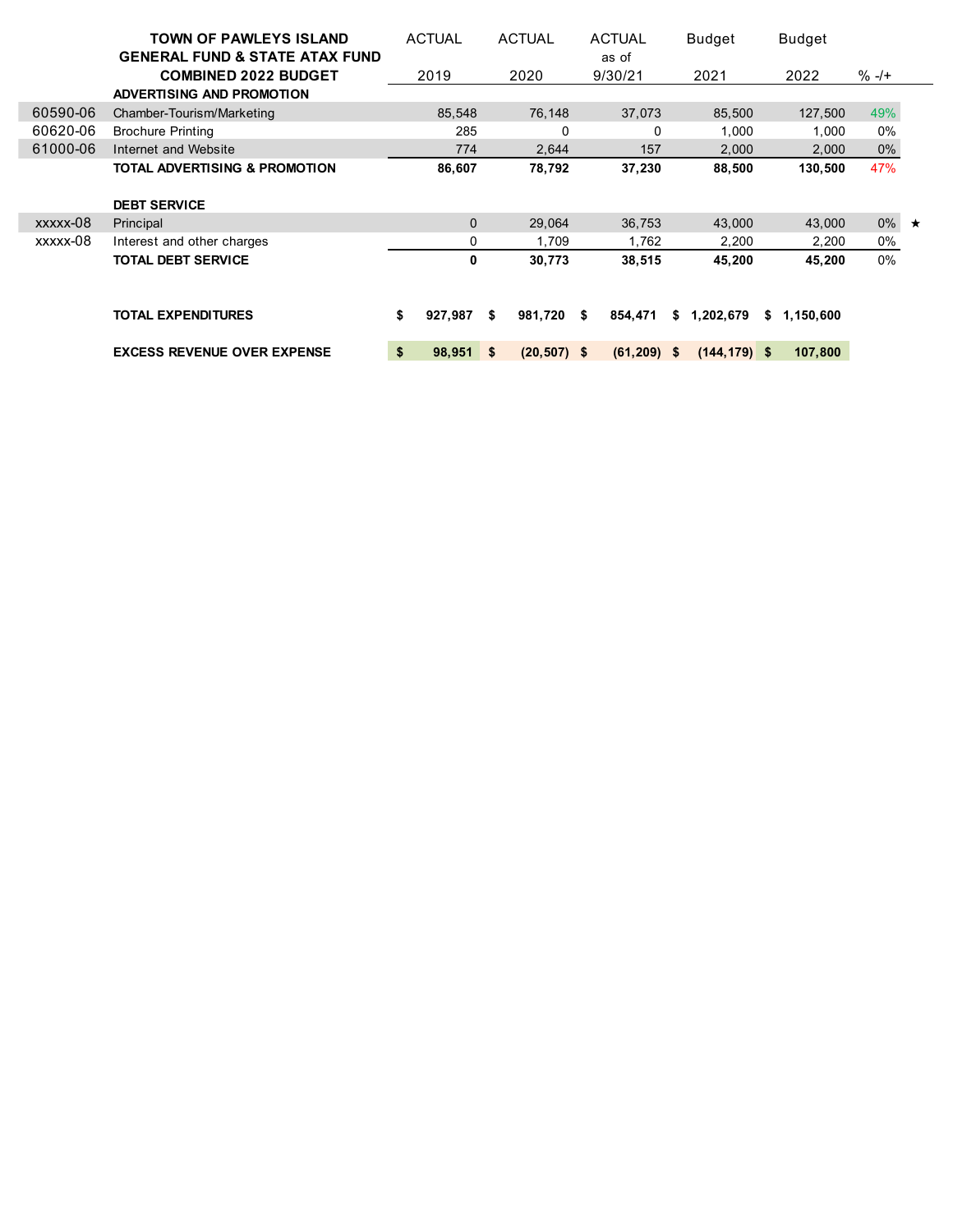|          | TOWN OF PAWLEYS ISLAND                 | <b>ACTUAL</b> | <b>ACTUAL</b>  | <b>ACTUAL</b> | <b>BUDGET</b> | <b>BUDGET</b> |
|----------|----------------------------------------|---------------|----------------|---------------|---------------|---------------|
|          | <b>LOCAL ATAX FUND</b>                 |               |                | as of         |               |               |
|          | 2022 BUDGET                            | 2019          | 2020           | 9/30/21       | 2021          | 2022          |
|          |                                        |               |                |               |               |               |
|          | <b>REVENUES</b>                        |               |                |               |               |               |
| 40700-07 | Pawleys Accommodations/Hospitality Tax | 513,422       | 543,397        | 607,203       | 525,000       | 740,000       |
| 41500-07 | Sand Fence Payments                    | 0             | 21,880         | 0             | 0             | 0             |
| 44000-07 | Grants - Beach                         | 3,021,950     | 2,912,794      | $\mathbf{0}$  | $\mathbf 0$   | 0             |
| 44100-07 | Loan Proceeds - Atax Revenue Bond      | 2,800,000     | 0              | 0             | $\Omega$      | $\pmb{0}$     |
| 45000-07 | Interest Income-Beach                  | 160,974       | 34,827         | 156           | 1,000         | 1,000         |
| 49500-03 | Miscellaneous Donations                | 0             | 0              | 0             | 0             | $\mathbf 0$   |
|          | <b>TOTAL REVENUES</b>                  | 6,496,346     | 3,512,898      | 607,359       | 526,000       | 741,000       |
|          |                                        |               |                |               |               |               |
|          |                                        |               |                |               |               |               |
|          | <b>EXPENDITURES</b>                    |               |                |               |               |               |
|          |                                        |               |                |               |               |               |
|          | <b>BEACH MANAGEMENT</b>                |               |                |               |               |               |
| 60200-07 | Trans. 20% Out to State A-Tax          | 101,702       | 109,437        | 121,441       | 105,000       | 148,000       |
| 00000-07 | Transfer Out to Debt Service           | 0             | 224,863        | 224,300       | 224,300       | 224,200       |
| 60210-07 | Beach Management                       | 27,871        | 29,641         | 16,014        | 17,000        | 19,000        |
| 60212-07 | Groin Repair                           | 404,575       | $\mathbf{0}$   | $\Omega$      | $\mathbf 0$   | $\mathbf 0$   |
| 60240-07 | <b>Beach Renourishment</b>             | 5,763,661     | 8,863,338      | 15,620        | 30,000        | 30,000        |
| xxxxx-07 | Creek Dredging Study                   | 0             | 0              | 0             | 0             | 46,000        |
| xxxxx-07 | North Jetty Study                      | $\mathbf 0$   | $\overline{0}$ | $\mathbf 0$   | $\mathbf{0}$  | 13,600        |
| 60250-07 | Beach Sand Fence Project               | $\mathbf{0}$  | 87,696         | 258           | $\Omega$      | 2,000         |
| 00000-07 | <b>Bond Issuance Cost</b>              | 45,000        | 0              | $\mathbf{0}$  | $\mathbf{0}$  | 0             |
| 00000-07 | Capital Outlay                         | 4,878         | 0              | $\Omega$      | $\mathbf 0$   | 0             |
| 00000-07 | Beach Expense Due to Hurricane Isaias  | $\mathbf{0}$  | $\mathbf 0$    | $\mathbf 0$   | $\mathbf{0}$  | $\pmb{0}$     |
| 60538-07 | Beach Expense Due to Hurricane Dorian  | 42,605        | $\mathbf{0}$   | 0             | $\Omega$      | $\pmb{0}$     |
|          | <b>TOTAL EXPENDITURES</b>              | 6,390,292     | 9,314,975      | 377,633       | 376,300       | 482,800       |
|          |                                        |               |                |               |               |               |
|          |                                        |               |                |               |               |               |
|          | <b>ENDING FUND BALANCE</b>             | 6,157,586     | 355,509        | 585,235       | 505,209       | 763,409       |
|          | <b>EXCESS REVENUE OVER EXPENSE</b>     | 106,054       |                |               | 149,700       | 258,200       |
|          |                                        |               | $-5,802,077$   | 229,726       |               |               |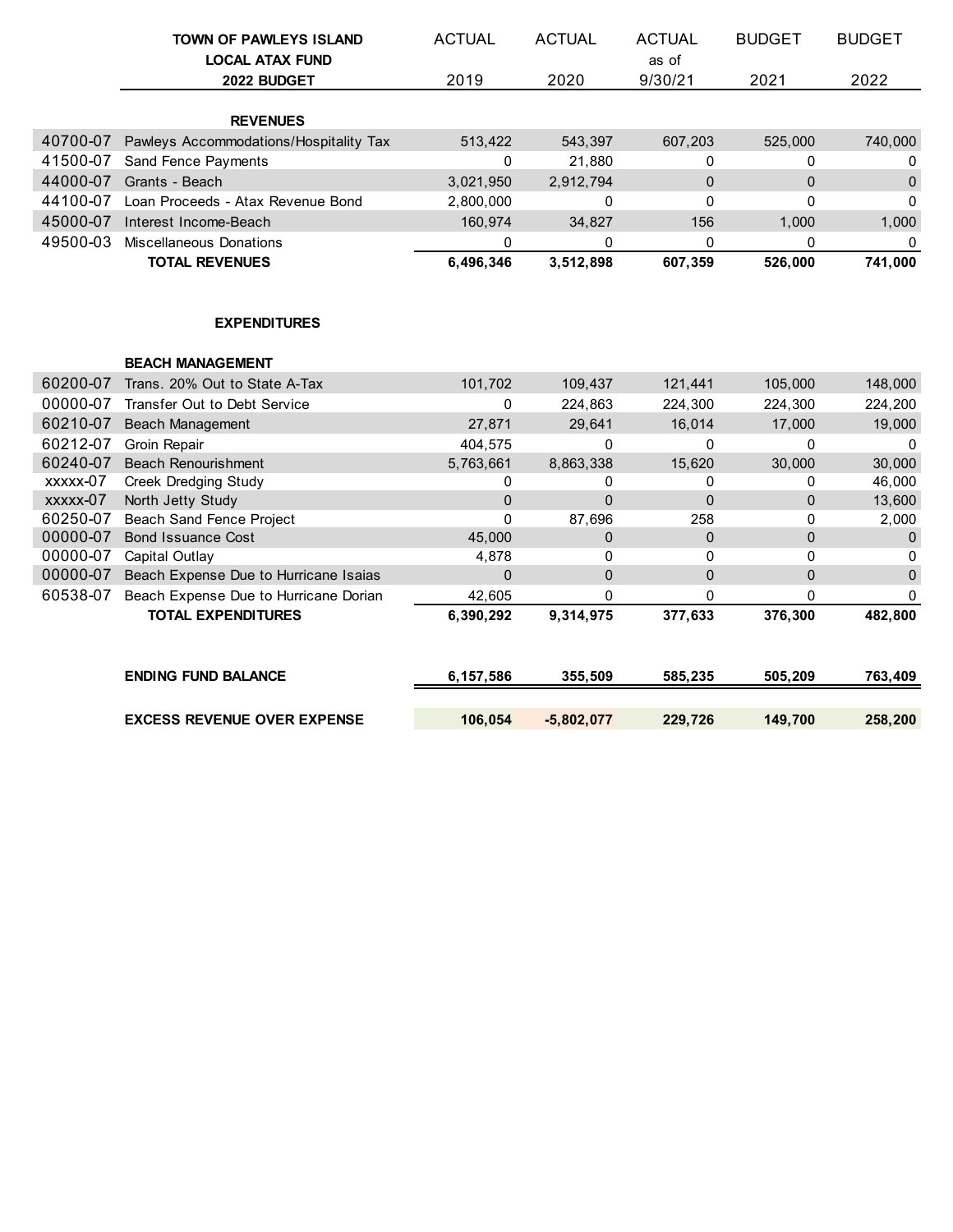|          | TOWN OF PAWLEYS ISLAND                 | <b>ACTUAL</b> | <b>ACTUAL</b> | <b>ACTUAL</b> | <b>BUDGET</b> | <b>BUDGET</b>   |  |
|----------|----------------------------------------|---------------|---------------|---------------|---------------|-----------------|--|
|          | <b>DEBT SERVICE FUND</b>               |               |               | as of         |               |                 |  |
|          | 2022 BUDGET                            | 2019          | 2020          | 9/30/21       | 2021          | 2021            |  |
|          |                                        |               |               |               |               |                 |  |
|          | <b>REVENUE &amp; FINANCING SOURCES</b> |               |               |               |               |                 |  |
| 00000-00 | Interest                               |               | 14            | 20            |               | $\Omega$        |  |
| 00000-00 | Transfer In From Local A-Tax           | 0             | 224,863       | 224,300       | 224,300       | 224,200         |  |
|          | TOTAL REVENUE & FINANCING SOURCES      | 0             | 224,877       | 224,320       | 224,300       | 224,200         |  |
|          |                                        |               |               |               |               |                 |  |
|          |                                        |               |               |               |               |                 |  |
|          | <b>EXPENDITURES</b>                    |               |               |               |               |                 |  |
| 00000-00 | <b>Bank Fees</b>                       | $\Omega$      | $\Omega$      |               | 300           | 200 $\star$     |  |
| 00000-00 | Debt Service - Principal               | 0             | 160,000       | 161,000       | 160,000       | 165,000 $\star$ |  |
| 00000-00 | Debt Service - Interest                |               | 63,863        | 62,832        | 64,000        | 59,000 $\star$  |  |
|          | <b>TOTAL EXPENDITURES</b>              | O             | 223,863       | 223,832       | 224,300       | 224,200         |  |
|          |                                        |               |               |               |               |                 |  |
|          |                                        |               |               |               |               |                 |  |
|          | <b>ENDING FUND BALANCE</b>             | 0             | 1,014         | 1,502         | 1,014         | 1,014           |  |
|          |                                        |               |               |               |               |                 |  |
|          | <b>NET CHANGE IN FUND BALANCE</b>      | 0             | 1,014         | 488           | 0             | 0               |  |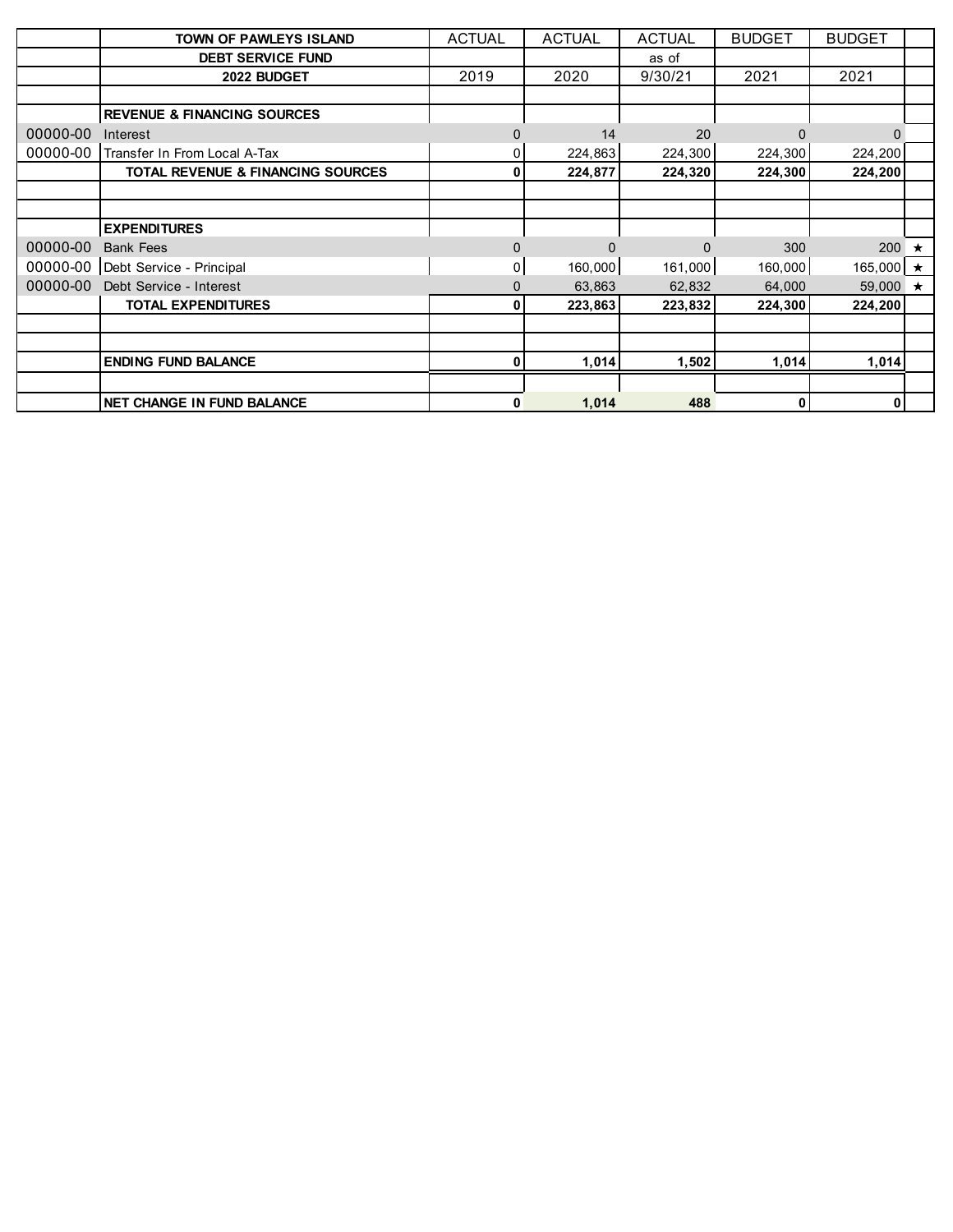## **Town of Pawleys Island 2019 Local Accommodations Tax Debt Service Fund**

In October 2019, the Town of Pawleys Island issued the 2019 Local Accommodations Tax Revenue Bond in the amount of \$2,800,000 to fund a portion of the Beach Renourishment Project. The proceeds of the bond will be used to pay the cost of construction and engineering on the 1.1 million cubic yard project. Total construction budget for the project is \$14,431,000 and it's set to be completed in February 2020.

The Town is obligated to pay the debt from future local accommodations tax revenue and budgets a transfer from the Local Accommodations Tax Fund each year to pay principal and interest payments as they come due. The amount transferred each year will be sufficient to cover the debt for that year.

The budget includes \$224,300 transfer from Local Accommodations Tax Fund to pay principal and interest on the 2019 Local Accommodations Tax Revenue Bond.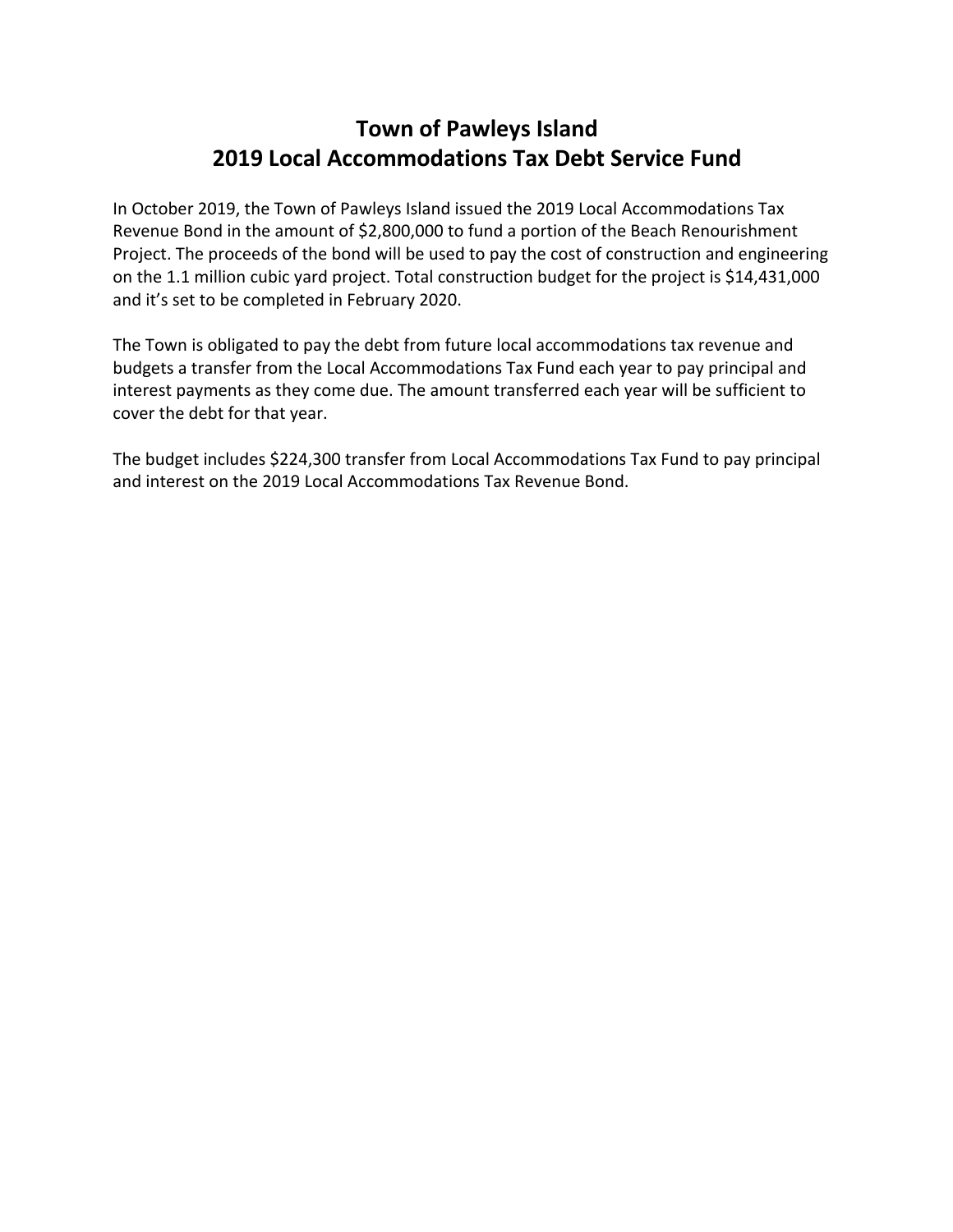#### BOND DEBT SERVICE

#### Town of Pawleys Island, South Carolina Accommodations Fee Revenue Bond, Series 2019 Final Numbers - BB&T (2.38%)

| Period<br>Ending | Principal | Interest   | <b>Debt Service</b> | Annual<br>Debt Service |
|------------------|-----------|------------|---------------------|------------------------|
|                  |           |            |                     |                        |
| 04/01/2020       |           | 30,543.33  | 30,543.33           |                        |
| 10/01/2020       | 160,000   | 33,320.00  | 193,320.00          |                        |
| 12/31/2020       |           |            |                     | 223,863.33             |
| 04/01/2021       |           | 31,416.00  | 31,416.00           |                        |
| 10/01/2021       | 161,000   | 31,416.00  | 192,416.00          |                        |
| 12/31/2021       |           |            |                     | 223,832.00             |
| 04/01/2022       |           | 29,500.10  | 29,500.10           |                        |
| 10/01/2022       | 165,000   | 29,500.10  | 194,500.10          |                        |
| 12/31/2022       |           |            |                     | 224,000.20             |
| 04/01/2023       |           | 27,536.60  | 27,536.60           |                        |
| 10/01/2023       | 169,000   | 27,536.60  | 196,536.60          |                        |
| 12/31/2023       |           |            |                     | 224,073.20             |
| 04/01/2024       |           | 25,525.50  | 25,525.50           |                        |
| 10/01/2024       | 173,000   | 25,525.50  | 198,525.50          |                        |
| 12/31/2024       |           |            |                     | 224,051.00             |
| 04/01/2025       |           | 23,466.80  | 23,466.80           |                        |
| 10/01/2025       | 177,000   | 23,466.80  | 200,466.80          |                        |
| 12/31/2025       |           |            |                     | 223,933.60             |
| 04/01/2026       |           | 21,360.50  | 21,360.50           |                        |
| 10/01/2026       | 181,000   | 21,360.50  | 202,360.50          |                        |
| 12/31/2026       |           |            |                     | 223,721.00             |
| 04/01/2027       |           | 19,206.60  | 19,206.60           |                        |
| 10/01/2027       | 185,000   | 19,206.60  | 204,206.60          |                        |
| 12/31/2027       |           |            |                     | 223,413.20             |
| 04/01/2028       |           | 17,005.10  | 17,005.10           |                        |
| 10/01/2028       | 190,000   | 17,005.10  | 207,005.10          |                        |
| 12/31/2028       |           |            |                     | 224,010.20             |
| 04/01/2029       |           | 14,744.10  | 14,744.10           |                        |
| 10/01/2029       | 194,000   | 14,744.10  | 208,744.10          |                        |
| 12/31/2029       |           |            |                     | 223,488.20             |
| 04/01/2030       |           | 12,435.50  | 12,435.50           |                        |
| 10/01/2030       | 199,000   | 12,435.50  | 211,435.50          |                        |
| 12/31/2030       |           |            |                     | 223,871.00             |
| 04/01/2031       |           | 10,067.40  | 10,067.40           |                        |
| 10/01/2031       | 204,000   | 10,067.40  | 214,067.40          |                        |
| 12/31/2031       |           |            |                     | 224,134.80             |
| 04/01/2032       |           | 7,639.80   | 7,639.80            |                        |
| 10/01/2032       | 209,000   | 7,639.80   | 216,639.80          |                        |
| 12/31/2032       |           |            |                     | 224,279.60             |
| 04/01/2033       |           | 5,152.70   | 5,152.70            |                        |
| 10/01/2033       | 214,000   | 5,152.70   | 219,152.70          |                        |
| 12/31/2033       |           |            |                     | 224,305.40             |
| 04/01/2034       |           | 2,606.10   | 2,606.10            |                        |
| 10/01/2034       | 219,000   | 2,606.10   | 221,606.10          |                        |
| 12/31/2034       |           |            |                     | 224,212.20             |
|                  | 2,800,000 | 559,188.93 | 3,359,188.93        | 3,359,188.93           |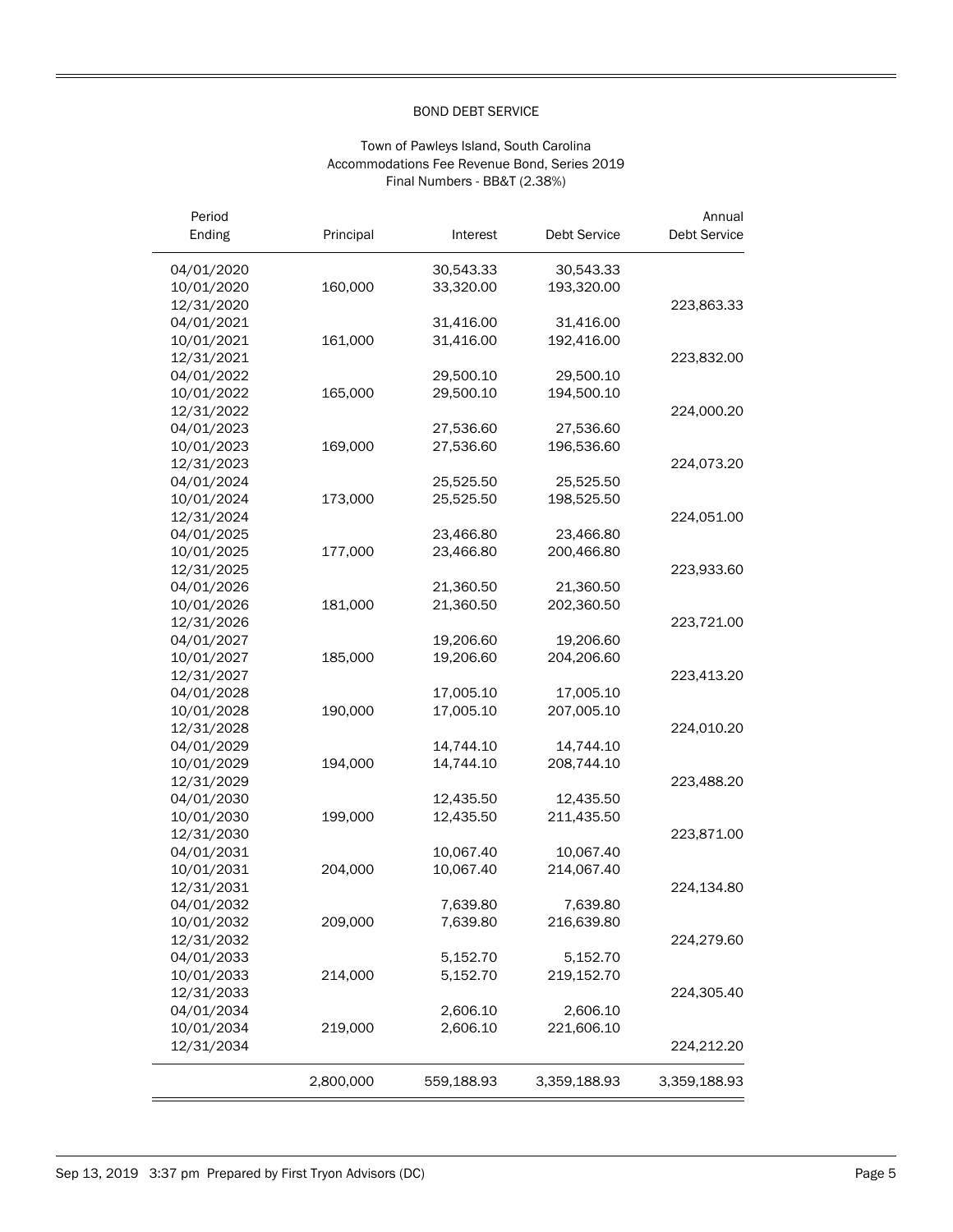| 2022 BUDGET           | <b>TOWN OF PAWLEYS ISLAND</b>      | 12/13/2021                                               |                        |
|-----------------------|------------------------------------|----------------------------------------------------------|------------------------|
|                       |                                    | <b>DETAILED BUDGET NOTES</b>                             |                        |
|                       | <b>ACCOUNT#</b>                    | <b>JUSTIFICATION</b>                                     | <b>AMOUNT BUDGETED</b> |
| <b>REVENUES</b>       |                                    |                                                          |                        |
| 43000-01              | <b>Franchise Fees</b>              | SANTEE COOPER - \$45,200                                 | 63,000                 |
|                       |                                    | Spectrum - \$17,700                                      |                        |
|                       |                                    |                                                          |                        |
| 44000-01              | Sale of Fixed Assets               | Second tranche of ARPA funds                             | 26,900                 |
|                       |                                    |                                                          |                        |
|                       |                                    |                                                          |                        |
| 47000-01              | <b>General Donations</b>           | Town Council Health Insurance Reimbursement - \$15,000   | 15,000                 |
|                       |                                    | Old Town Hall - \$1,500                                  |                        |
|                       |                                    |                                                          |                        |
|                       |                                    |                                                          |                        |
| <b>ADMINISTRATION</b> |                                    |                                                          |                        |
| 60300-01              | Computer                           | Cloud Storage - \$400                                    | 2,200                  |
|                       |                                    | Google Suite / Email - \$1200                            |                        |
|                       |                                    | MISC programs - \$600                                    |                        |
|                       |                                    |                                                          |                        |
| 60350-01              | Dues and Memberships               | International City Managers Association (ICMA) - \$1,100 | 3,500                  |
|                       |                                    | S.C. City Managers Association (SCCCMA) - \$100          |                        |
|                       |                                    | Association State Floodplain Managers (ASFPM) - \$175    |                        |
|                       |                                    | Association of SC Mayors - \$50                          |                        |
|                       |                                    | SC Association of Hazard Mitigation - \$50               |                        |
|                       |                                    | American Shore & Beach Preservation Association - \$140  |                        |
|                       |                                    | S.C. Beach Advocates - \$1,000                           |                        |
|                       |                                    | Municipal Association of SC (MASC) - \$300               |                        |
|                       |                                    | Georgetown County Chamber Membership - \$200             |                        |
| 60400-01              | Health Insurance                   | Adittional \$15,000 for councilmember health insurance   | 28,900                 |
|                       |                                    |                                                          |                        |
| 60630-01              | Professional Services - Consulting | Assistance with Comp Plan 10 year update (COG) - \$4,000 | 14,000                 |
|                       |                                    | Assistance with grant applications - \$10,000            |                        |
|                       |                                    |                                                          |                        |
| 60632-01              | Professional Services - Legal      | Regular Annual Legal Costs - \$14,000                    | 50,000                 |
|                       |                                    | Addittional Legal Costs - \$36,000                       |                        |
|                       |                                    |                                                          |                        |
| 60636-01              | Professional Services - Software   | Centralsquare municipal software - \$5,900               | 11,500                 |
|                       |                                    | Centralsquare hosted server - \$800                      |                        |
|                       |                                    | Zoom - \$700                                             |                        |
|                       |                                    | SAGE accounting software - \$1,320                       |                        |
|                       |                                    | ADP Payroll Processing - \$3,000                         |                        |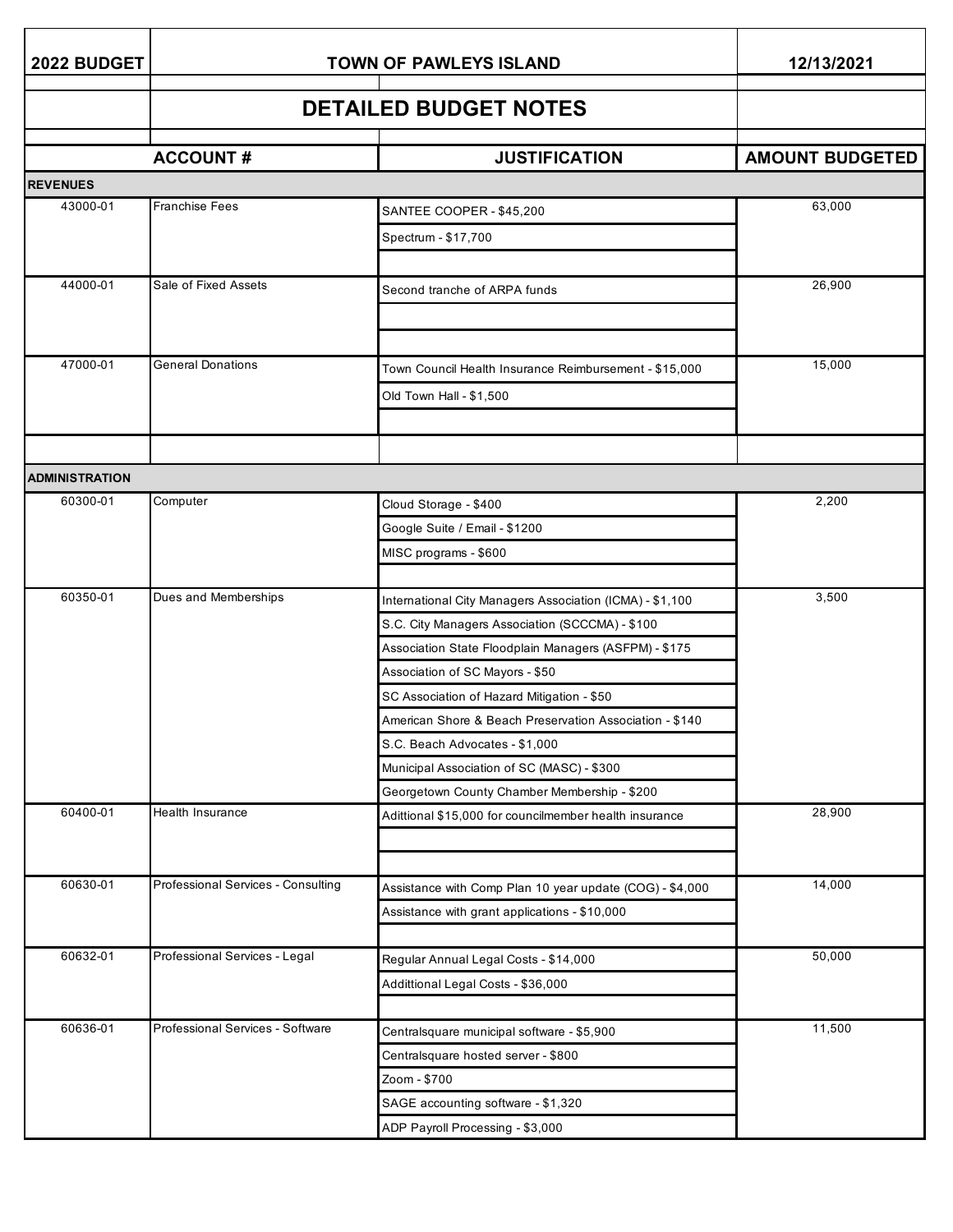| 2022 BUDGET                 | <b>TOWN OF PAWLEYS ISLAND</b>         |                                                            | 12/13/2021 |
|-----------------------------|---------------------------------------|------------------------------------------------------------|------------|
| 60650-01                    | Rent                                  | Off-island storage rental - \$3,600                        | 3,600      |
|                             |                                       |                                                            |            |
|                             |                                       |                                                            |            |
| 60720-01                    | <b>Special Events</b>                 | Fourth of July - \$23,000                                  | 30,000     |
|                             |                                       | Events Committee Budget - \$5,000                          |            |
|                             |                                       |                                                            |            |
| 60820-01                    | Internet & Telephone                  | Office / PIPD phone lines - \$2,600                        | 8,400      |
|                             |                                       | Elevator / Fire Alarm phone lines - \$1,650                |            |
|                             |                                       | WTS IP Phone System - \$1,400                              |            |
|                             |                                       | Administrator's Mobile Phone (\$56/mo) - \$672             |            |
|                             |                                       | Internet - \$1,500                                         |            |
| 60370-01                    | Training and Professional Development | S.C. Beach Advocates Annual Conference - \$1,500           | 3,500      |
|                             |                                       | Annual Floodplain Management Conference - \$1,000          |            |
|                             |                                       | SC City Managers Meeting - \$600                           |            |
|                             |                                       |                                                            |            |
| <b>POLICE DEPARTMENT</b>    |                                       |                                                            |            |
| 60170-02                    | Auto Expense - Gas                    | Budgeted 50% more than last year due to higher fuel prices | 13,500     |
|                             |                                       |                                                            |            |
|                             |                                       |                                                            |            |
| 60300-02                    | Computer                              | Lexipol Policy Manual & Training Bulletins - \$4,200       | 12,200     |
|                             |                                       | Agisent Incident Report & SCIBRS Program - \$2,500         |            |
|                             |                                       | Wolfcom Body Camera - \$2,500                              |            |
|                             |                                       | New Police Vehicle Laptop Computer - \$2,100               |            |
|                             |                                       | Invesigative Search Program - \$900                        |            |
|                             |                                       |                                                            |            |
|                             |                                       |                                                            |            |
| <b>JUDICIAL</b><br>75100-03 | Magistrate                            | Payment to Georgetown County for providing municipal court | 14,000     |
|                             |                                       | administration                                             |            |
|                             |                                       |                                                            |            |
|                             |                                       |                                                            |            |
|                             |                                       |                                                            |            |
|                             |                                       |                                                            |            |
| <b>BUILDINGS</b>            |                                       |                                                            |            |
| 60420-05                    | Insurance                             | Town Hall Building and Contents - \$4,300                  | 5,400      |
|                             |                                       | 323 Myrtle Avenue Building - \$900                         |            |
|                             |                                       |                                                            |            |
| 60510-05                    | Contracts                             | Otis Elevator Maintanance Contract - \$2,400               | 6,300      |
|                             |                                       | Cleaning Service - \$2,400                                 |            |
|                             |                                       | TruGreen - \$200                                           |            |
|                             |                                       | Fire Alarm Monitoring - \$500                              |            |
|                             |                                       | HVAC Maintenance - \$800                                   |            |
| xxxxx-05                    | Nature Park                           | Landscapers - \$14,400                                     | 22,000     |
|                             |                                       | Water (Irrigation) - \$6,000                               |            |
|                             |                                       | TruGreen - \$1,600                                         |            |
|                             |                                       |                                                            |            |
|                             |                                       |                                                            |            |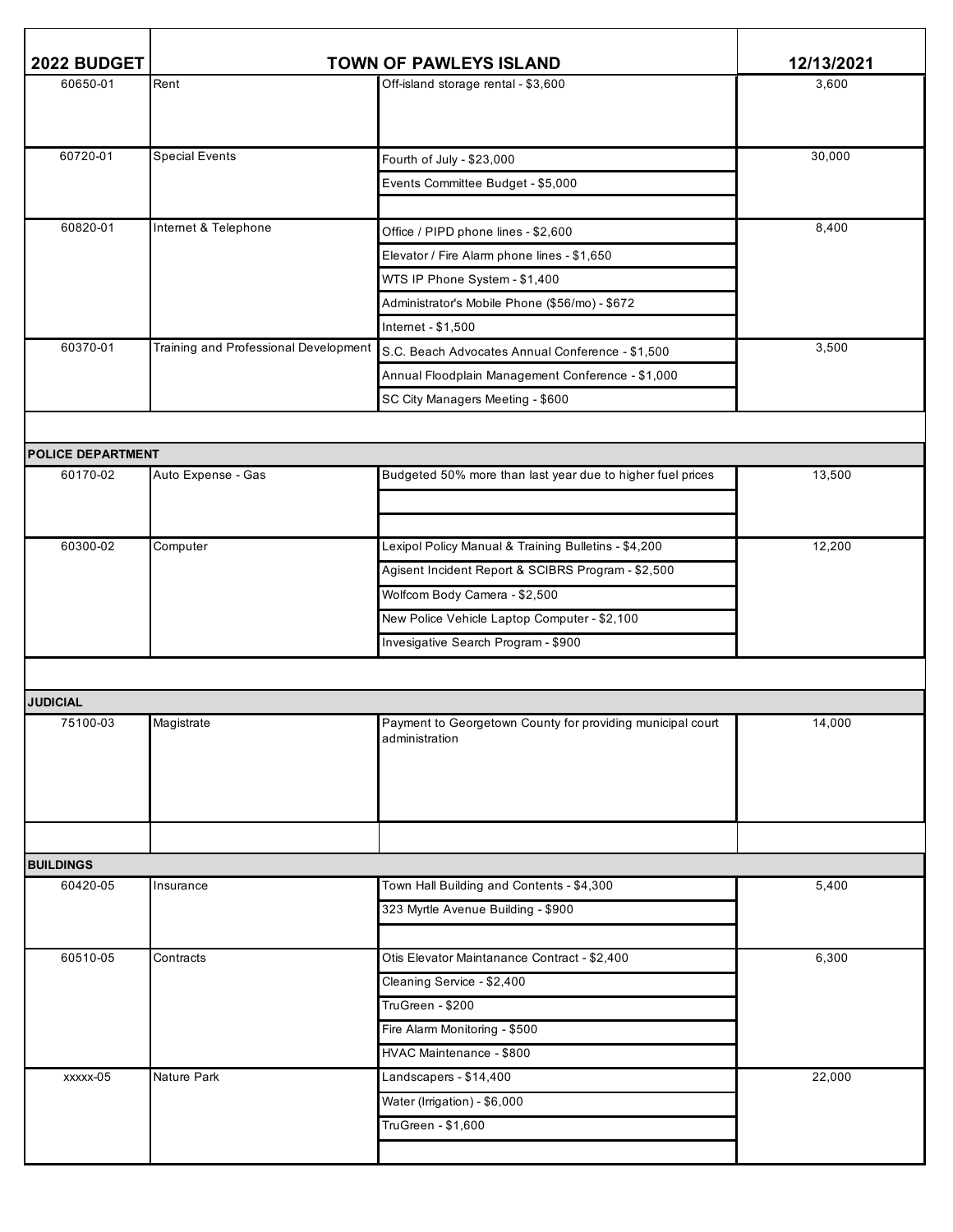| 2022 BUDGET             | <b>TOWN OF PAWLEYS ISLAND</b> |                                                             | 12/13/2021 |
|-------------------------|-------------------------------|-------------------------------------------------------------|------------|
|                         |                               |                                                             |            |
| <b>DEBT SERVICE</b>     |                               |                                                             |            |
| xxxxx-08                | Principal                     | Loan payments for intragovernmental loan with Santee Cooper | 43,000     |
|                         |                               |                                                             |            |
| <b>BEACH MANAGEMENT</b> |                               |                                                             |            |
| 60240-07                | Beach Renourishment           | CSE - \$30,000 (Annual Survey & Report)                     | 30,000     |
| xxxxx-07                | Creek Dredge Study            | CSE - \$46,000 (Study & Report)                             | 46,000     |
| xxxxx-07                | North Jetty Study             | CSE - \$13,600 (Assessment & Report)                        | 13,600     |